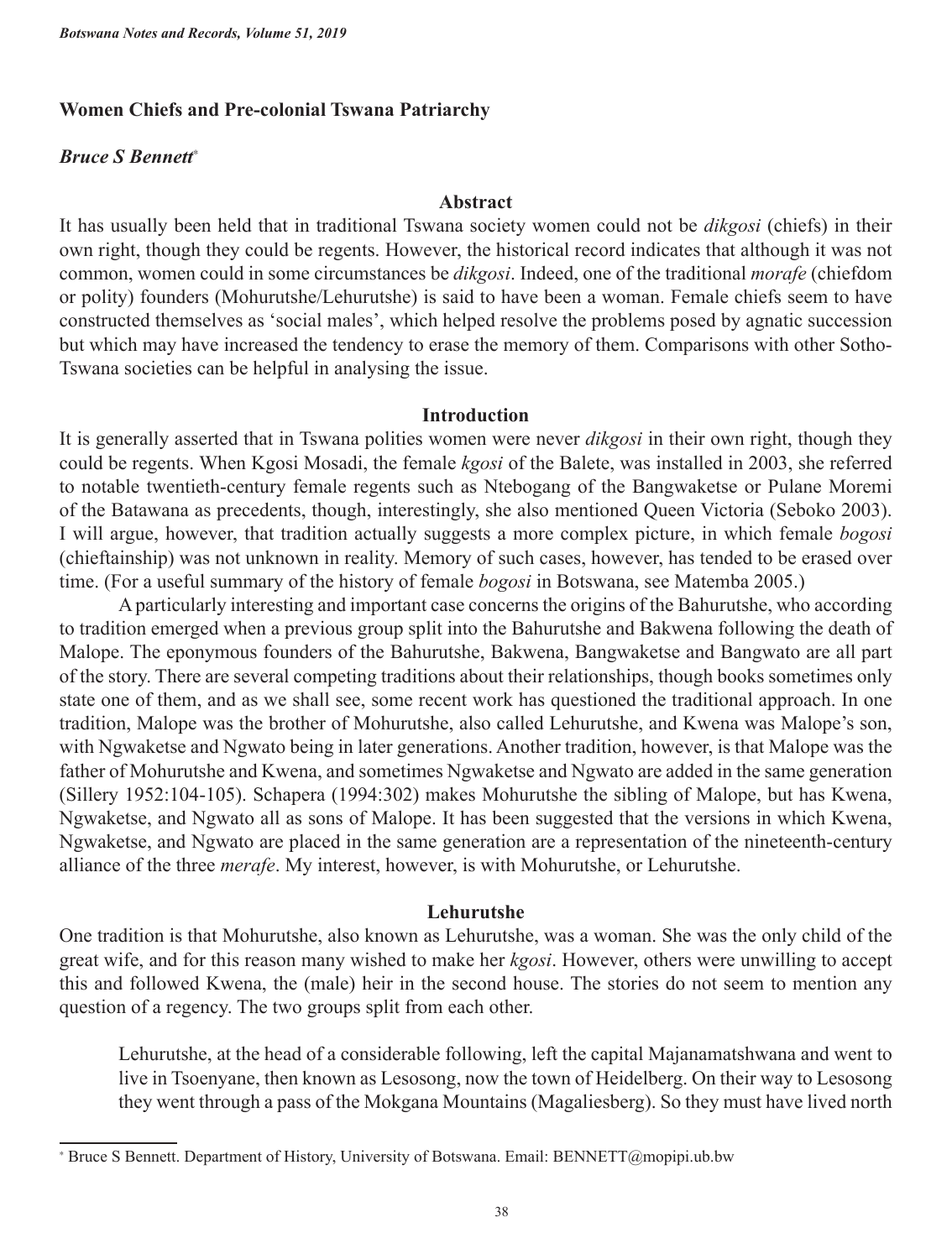of Magaliesberg. In later years they removed from Lesosong, crossed Kokotsi (Witwatersrand), and settled in the Madiko (Marico) Valley. The followers of Princess Lehurutshe were then named Bahurutshe after her and those of Kwena were called Bakwena (Mpotokwane 1974:37).

In this version, we see a true female *kgosi.* Lehurutshe was not a regent; indeed it is precisely the fact of becoming the substantive *kgosi* which leads to the dispute. Leonard Ngcongco also records, as one tradition, the female-*kgosi* version: 'the dispute was about whether the chiefdom should be in the hands of the eldest child in the senior house regardless of whether it was female, or whether the leadership should be kept male by electing the senior son of the second house' (Ngcongco 1979:33-34).

In another version Mohurutshe was male, and the split between him and Kwena was along more ordinary lines. James Mpotokwane (1974) begins with a detailed account of the female Lehurutshe but thereafter refers instead to the male Mohurutshe, and indeed puts 'King Mohurutshe' in the title of the article. He does not state a preference in the article. Mpotokwane was an expert in the history of the Bakhurutshe, a branch of the Bahurutshe, and his article reports traditions collected from elders, probably including early in the twentieth century (Lebang Mpotokwane, telephone interview 28 October 2019). In the male-Mohurutshe tradition it is agreed Mohurutshe was senior; in one version he rebelled against his father Malope but failed to take over (Mpotokwane 1974), and in another Kwena seceded for unknown reasons (Transvaal Native Affairs Department 1905). The name Lehurutshe seems to be given only to the female claimant, while Mohurutshe is used for both the male and the female figures (cf. Sillery 1952:104).

The tradition with a male Mohurutshe was recorded in 1905 (Transvaal Native Affairs Department 1905:11), and P-L Breutz initially recorded the traditions with Mohurutshe as male. However, during some supplementary research, he consulted Bahurutshe elders ('very old informants') and learned of the female*kgosi* version. This would seem to have been in 1936, when he did six weeks' research in Dinokana (Breutz 1989:7). Breutz also noted that the Barolong retained a tradition of the sojourn of the (female) Mohurutshe with them during her search for a new location (Breutz 1989:7). The female-*kgosi* version is also recorded in Kwena tradition:

They [the Bakwena informants] said... MOHURUTSHE was a female chief, because no male heir had been borne by the great wife of MALOPE; and Kwena, Ngwato, Ngwaketse (possibly of the next generation) and others were sons of junior wives, but all of them had the totem kwena (crocodile)... These sons and the majority of the tribesmen objected to a female's assuming the chieftainship as this was contrary to the custom in those days. MOHURUTSHE therefore left with her followers... This happened around 1440 or 1480. The tribe now took the phofu (eland) as their totem (Breutz 1953:24).

This is also noted by Sillery (1952:104). Leonard Ngcongco also notes the Kwena-Mogopa tradition for the female *kgosi.* He does not clarify the source (Ngcongco 1979:33–4), but on the basis of nearby notes it may have been Breutz. It is worth noting that Mpotokwane gives a different totem tradition, whereby *phofu* (eland) had been the totem of the group before the Hurutshe-Kwena split (1974:37).

Breutz (1989:7) makes the interesting observation that 'It was very unusual for anyone to know that MOHURUTSHE was a female' (apparently referring to knowledge among Bahurutshe). The wording implies that, in his view, the female-*kgosi* version was the correct one, although relatively few people knew about it. Since, in Setswana, gender is not marked either in the name 'Mohurutshe' or in the words that would be used to refer to her, it would be relatively easy for her gender to be forgotten without any actual moment of change.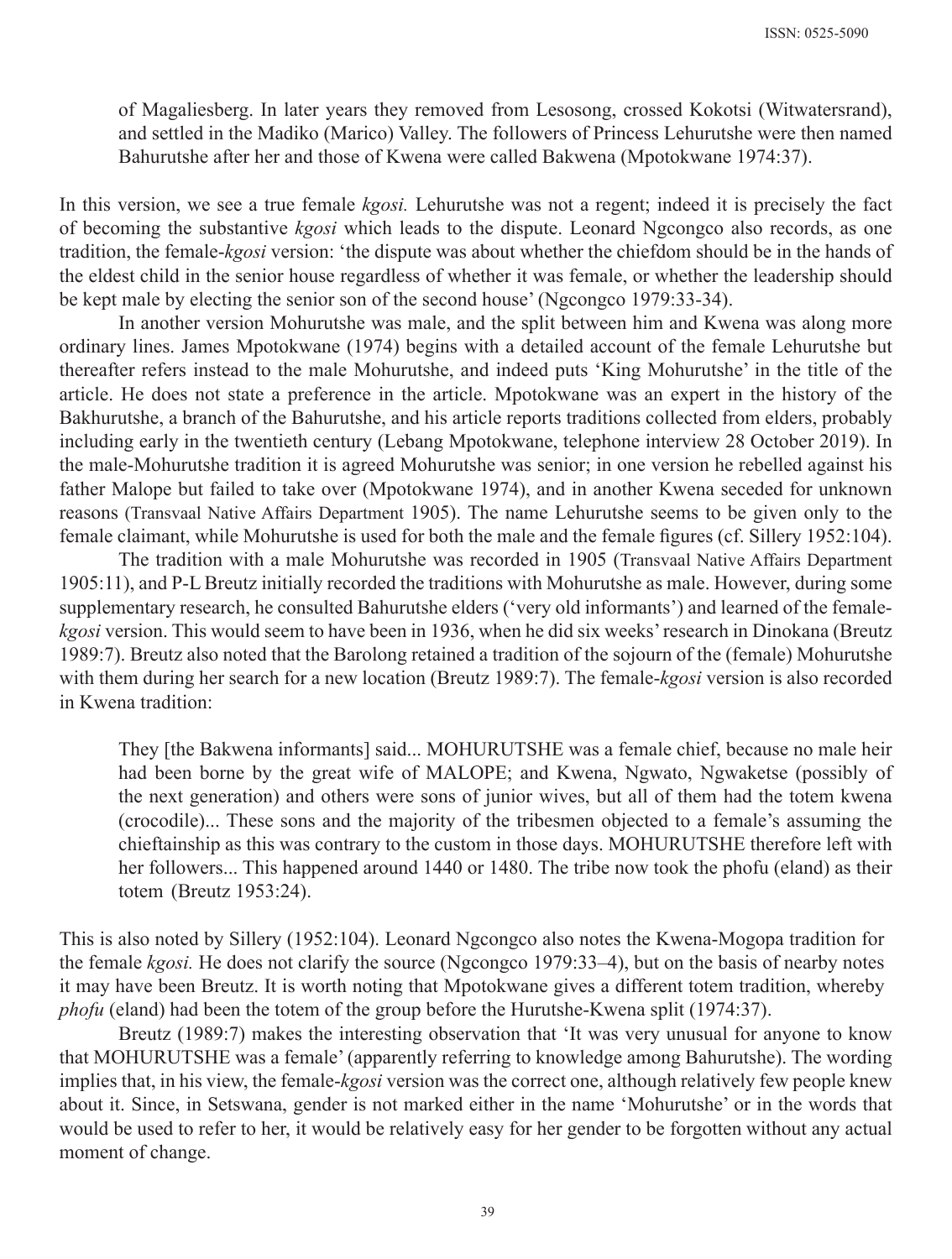Thus, the female-*kgosi* version, while less well-known, is attested by two traditions recorded by Breutz (firstly Bahurutshe informants, and secondly Barolong tradition) and one from Mpotokwane. Sillery (1952:104) refers rather vaguely to other sources, such as an unspecified and unpublished paper by Schapera.

'Lehurutshe' as the name of the female *kgosi* is attested by Mpotokwane (1974). As Mpotokwane comments, it is an unusual name, used by modern Bahurutshe for their area, not as a personal name. 'Mohurutshe', however, could be a back formation. This may be evidence in favour of Lehurutshe as the older form of the name. It is worth noting that Tlou and Campbell (1995:104–105) seem to favour the female-Lehurutshe tradition.

Doubts have been raised as to the historicity of the eponymous founders, although this does not necessarily mean traditions are dismissed *in toto*:

The ethnonym Hurutshe is most probably derived from \*-hurutsha, an archaic causative form of the verb stem -huruga, which can be translated as 'cause to move residence'. The verb stem -huruga no longer occurs in Tswana, but has been recorded as a dialectal variant of -huduga in Northern Sotho.... Interestingly, oral tradition relates that after the split between the Kwena and the Hurutshe branches, the latter, under their leader Mohurutshe, were forced to move away (Boeyens 2016:30– 31).

On such a theory Mohurutshe or Lehurutshe would be named after the *morafe*, not *vice versa*. The Bahurutshe changed their totem from *phofu* (eland) to *tshwene* (baboon). According to one tradition, the change involved the first-fruits ceremony. Baboons had already been eating the melons, and Kwena refused to eat melons contaminated with baboon saliva, but Mohurutshe (and followers) did so, thus obtaining the seniority (Ngcongco 1979:33, 45n.51). This story, reminiscent of the biblical story of Jacob and Esau (Gen. 25:29-34 and Gen. 27:6-35), was told by Bakwena and justified a claim that, despite the Bahurutshe's first-fruits priority, Kwena was actually the senior (Brown 1926:261–262). In the second story, Motebele (son of Lehurutshe or Mohurutshe) was hunting with his brother Motebejane and his *mophato* (age-set, conventionally translated 'regiment'). They captured a young baboon, and Motebele ordered them to keep it at the cattle post till it grew up. Alas, when it heard baboons barking on the rocks it ran away to join them; Motebejane and his whole *mophato* were flogged, leading to war (Brown 1926:263, Mpotokwane 1974:38, Transvaal Native Affairs Department 1905:11). Why Motebele wanted a baboon is not stated, at least in any of the sources cited. Motebejane won the struggle and, to mark his triumph, adopted the baboon as totem (Breutz 1953:19 and Brown 1926:263). Such stories may be fictional or symbolic, though when a totem was changed there was presumably *some* basis for the choice.

Ngcongco suggested that the curious stories about baboons (which appear in two generations) might symbolise problems with *tshwene-*totem refugees, and that the Hurutshe-Kwena split might be connected with this (Ngcongco 1979:46n.56). By this interpretation, the change of totem to *tshwene* could be an allegory of a *tshwene*-totem sub-leader taking over. However, this goes beyond the scope of this paper. The Bahurutshe had seniority in terms of the first-fruits ceremony and this was attributed to Mohurutshe being the elder; although their seniority was also observed by the supposedly unrelated Bapedi of Zoutpansberg (Transvaal Native Affairs Department 1905:11).

If *dikgosi* are supposed to be male, then the story of Lehurutshe is a surprising one, and yet it does not make any particular point. It is not, for example, a story told only by the Bahurutshe's rivals in order to discredit them. The story does not show the *morafe* suffering disastrous consequences as a warning about the perils of female leadership. Nor indeed is Lehurutshe presented as extraordinary, though if she existed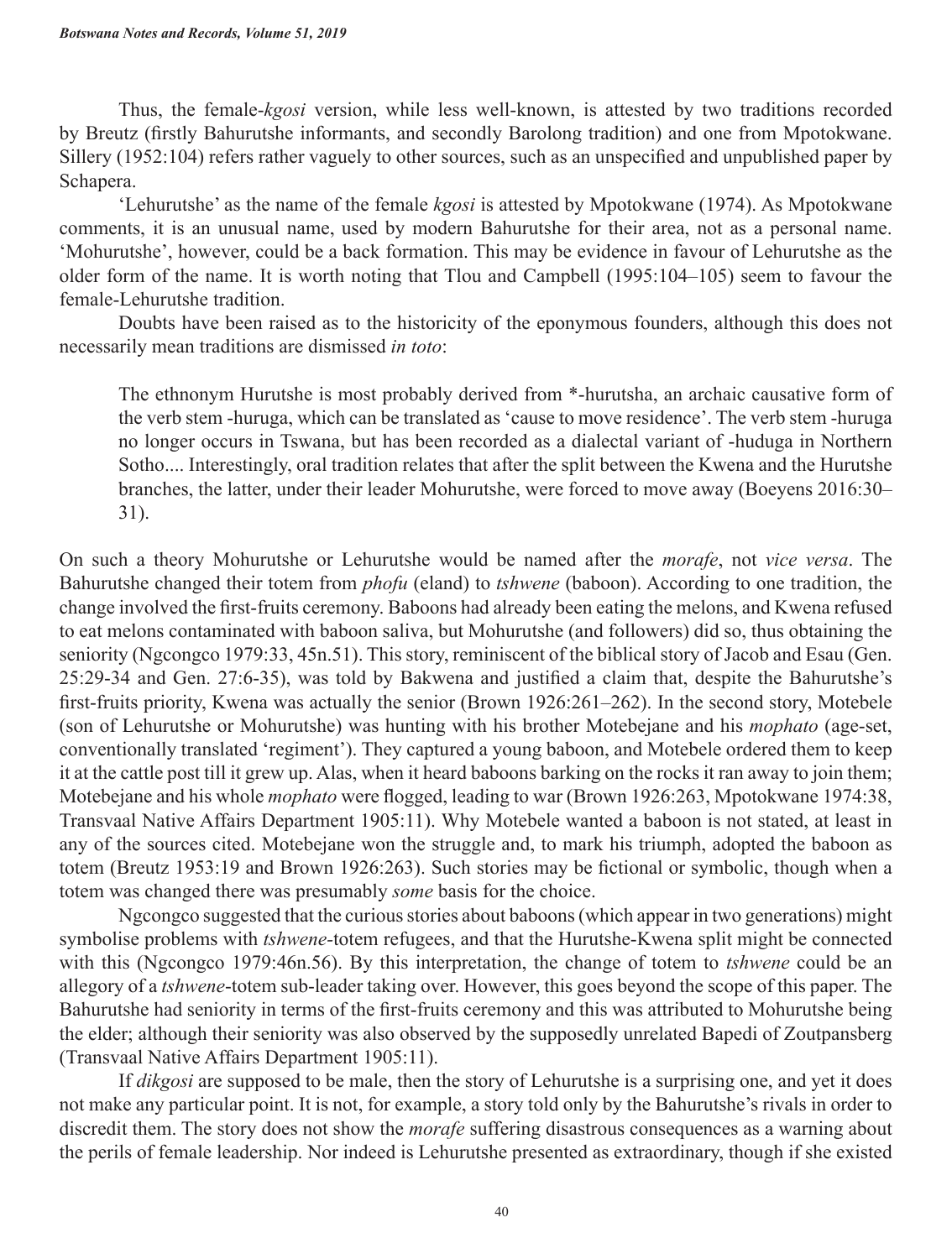we can surmise she must have been an impressive figure to attract support against a male rival. There is a Setswana proverb about female leadership, which I cite here in the Serolong version. In the full version, it says '*Ha di etelwa pele ke manamagadi, di wela ka lemena'.* This translates as 'if they (cattle) are led by cows, they (will) fall down a cliff'. However, it is often cited in the short form: '*Ga di ke di etelwa pele ke manamagadi*', ('they (cattle) are never led by cows') (Leloba Molema, personal communication 6 October 2018).1

Interestingly, because the full version is a conditional sentence, it does not exactly say that female leadership is impossible or never happens; rather, that if it does happen the consequences are bad because a female leader cannot be a good leader. But Lehurutshe's people do not fall over a cliff. In this, the story differs from such legends as that of Pope Joan. According to that legend, a woman in disguise rose through the Church and became pope during the early Middle Ages. This was widely believed until the Early Modern period when it was demonstrated to be fictitious. Pope Joan's supposed reign was regarded as a rather shocking deviation (indicated by such lurid details as her discovery by giving birth in public). We may also note that the existence of a proverb deprecating female leadership implies that it is a possibility.

There are other references in tradition to women in power. Bakgatla tradition records an event similar to the case of Lehurutshe: a succession dispute, c. 1650, involving a woman from the first house (Mosetlha) and a son from the second (Kgafela), which led to the establishment of two branches, Bakgatlabaga-Mosetlha and Bakgatla-baga-Kgafela (Makgala 2009:49). Matemba (2003:55), however, records an alternative tradition that it was Kgafela who was the woman. The similarity of the Bakgatla tradition to that of Lehurutshe might suggest a transposition of the same story, although Marc Bloch warned that this argument should be used with great caution (Bloch 1954:123-124 and 130-133). However, in this case the logic of the situation means that the pattern is inherently likely to recur. It is significant that such traditions tend to be unclear, reflecting a tendency to forgetting of information that does not fit expectations.

## **Female Chiefs in a Patriarchal System**

Lehurutshe is a figure from the distant past. She may be a symbolic figure. But there are examples from the early nineteenth century of female leadership as an option. Most famously, there is MmaNtathisi, the regent who led Batlokwa during the Difaqane wars (1820s–1840s). However, that was a regency—or at least it is usually so described, though how meaningful the distinction is in her case is unclear. Would a female *kgosi*, a queen or chief in her own right, have been possible?

The standard theory is that this could not happen. The simpler form of the argument is that it would be contrary to tradition; there were rules and this would go against them. On the other hand, it is clear that the rules of succession could be flexible in the case of men, and things happen in most political systems that are contrary to the theoretical norms.

A more sophisticated theory is that it could not happen because it would go against the logic of agnatic succession. That is, family and royal relationships were constructed on the basis of male relationship only. If then a woman were *kgosi,* how would her husband and his lineage fit in?

At root, however, both these approaches have the same weaknesses. Firstly, they assume that normative rules will necessarily translate into reality at the level of central power. On the contrary, this is precisely the level where deviations are most possible without compromising the general social principles. Secondly, they overlook the possibility that systems and rules can be interpreted in different ways when necessary. Thirdly, they simply ignore counter-examples and contrary evidence.

Counter-examples exist. Possibly the most striking case is that of the Kololo ruler Sebetwane's

<sup>&</sup>lt;sup>1</sup>Dr Molema would welcome information from former herdboys etc. as to whether the proverb is purely symbolic or based on any actual bovine behaviour.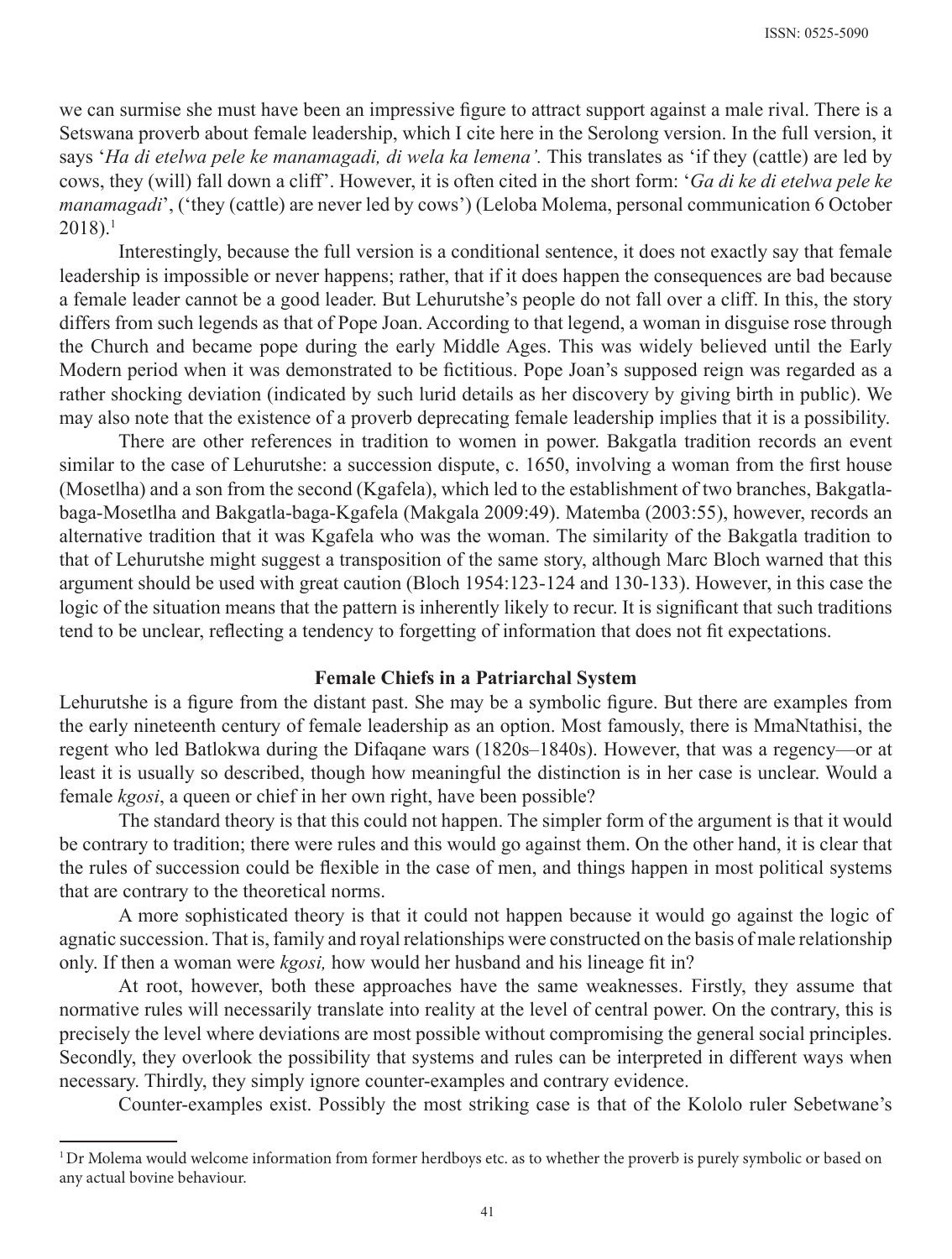daughter Mamochisane, to whom Sebetwane passed *bogosi* in his lifetime. This was recorded by David Livingstone (1857), who was resident with them, and there is no doubt from his account that she was installed as a chief, not as a regent. (It would be possible to argue that the Makololo were atypical. At any rate, Livingstone regarded Sebetwane's action as *unusual*.) Recognising the problem of a female ruler's husband, he apparently advised her that 'all the men were hers, she might take any one, but ought to keep none. In fact, he thought she might do with the men what he could do with the women' (Livingstone, 1857:179). However, relationships with the men provoked the wives. She found her position very difficult and gave up power to her brother Sekeletu. According to Livingstone's account, Sekeletu was not keen, being afraid of a rival. Mamochisane explained her action, at least publicly, as a desire to retire to private family life (Livingstone 1857:179). As this shows, the problems raised by agnatic succession were real. But it also shows that they did not make female chieftainship impossible. Sebetwane's advice seems to envisage that the solution was to dispense with a husband and be the 'man' herself.

It is possible that Botswana history could benefit from more comparisons with other Sotho-Tswana societies (Kuper 1975). In this case a comparison with Lesotho society is useful. In the colonial period, there were some cases of women holding office as regents or as minor chiefs. British colonial officials became concerned at this, apparently holding assumptions that such women could not function as effective agents of policy. However, they were told by Basotho chiefs that there was historic precedent for women reigning as chiefs in their own right. One situation mentioned was that a widow might become chief (Epprecht 2000:116). Assuming that succession passed to male heirs after her, such a chieftainship would interrupt the sequence without altering it. The British, however, were reluctant to accept such information as it challenged their understanding of how the society was supposed to function. Epprecht's work suggests that the rigid theory of male chieftainship may be a construction of British colonial officials and Basotho patriarchs. In Lesotho, female chiefs and regents were 'social males'. '[W]omen chiefs were "men" in social terms… Their rights and dignity stemmed from the office and the relationships inherent in the institution of chieftainship rather than their biological femaleness' (Epprecht 2000:110).

The Paramount regent 'Mantsebo insisted on being addressed as *Ntate* (Sir) and regarded others as related to her on the basis of her being male. On one occasion she explained (to a woman) that 'I call myself a man because I am the Paramount Chief... you are my wife because I was married to you by my father. I say you are married to me because I have taken the name of my husband your father' (Epprecht 2000:110).

Mamochisane seems to have used a similar definition of her position. 'One man whom she chose was even called her wife and her son the child of Mamochisane's wife' (Livingstone 1857:179). Thus, relationships could be interpreted in ways that fitted the usual logic despite an obviously different reality. Such patterns indicate a weakness in assumptions about agnatic lineages. If a woman could be a 'man' with agnatic relationships, would we necessarily even know from tradition that a chief had been female? The phenomenon may raise wider issues about gender identity.

The case of the Lobedu or Lovedu in South Africa is also worth noting. A Northern Sotho society with the usual agnatic relationships has become modified, notably by the creation of the Rain Queen. 'According to Lovedu legend, the first Queen [Maselekwane Modjadji] succeeded after conflicts between the King (her father) and his sons had led to a period of intense internecine strife. This was in about 1800' (Kuper 1975:146n.2). Thus, a woman emerged as chief in her own right in response to a crisis and failure in the elite. Comparable events (without the same long-term consequences) would have been possible in Tswana society.

The traditions about Bobjwale Mere Mathiba are interesting but unclear. At the death of Kgari, the King of the Bangwato, in 1828, his great wife was childless, but his second wife Bobjwale had a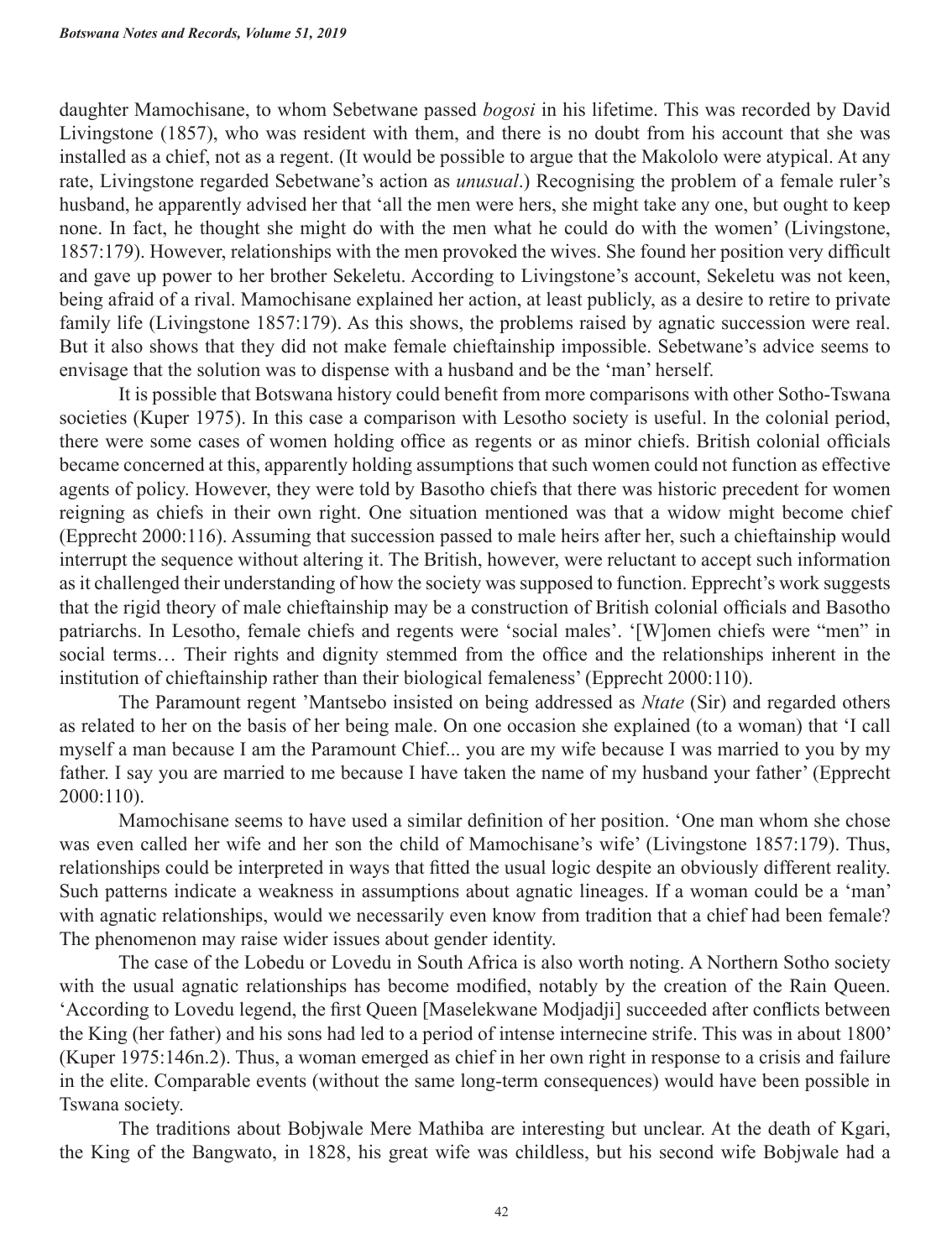son Kgama [Khama II] and his third wife had a son Sekgoma [Sekgoma I]. Sedimo, a nephew of Kgari, 'entered the house' of Bobjwale under the levirate custom. Macheng [Matšeng] was born from this relationship, and was legally an heir of Kgari, ranking above Sekgoma, although interestingly Sekgoma used Macheng's lack of biological descent to denigrate his claim (Sillery 1952:118). In some accounts Sedimo was the regent (Sillery 1952:118), while in others it was Bobjwale herself (Schapera 1965:191). Sekgoma I seized power following the death of Khama II in 1834, but he had to face opposition from part of the *morafe* who wanted Bobjwale to be the leader. Whether they wanted her to be regent or actually chief is unclear. It is also said that Bobjwale left with her supporters and ruled small Ngwato groups in the Chobe-Hwange region (Matemba 2005:7). The traditions about Bobjwale seem surprisingly unclear for so recent a period—perhaps another example of the tendency to forget female rulers.

In another case, in 1880, President Brand of the Orange Free State heard claims to *bogosi* from the Barolong. A woman named Tsai claimed that she should take office. She stated that the Barolong did not have fixed rules and that, although men admittedly had *more* right to the estate than women, she would be better in this case (Landau 2010:157).

Paul Landau has raised questions about the nature of pre-modern Tswana chieftainship. In periods of fluidity or crisis, groupings may have been formed *ad hoc*, and he suggests that women could become nominal heads for some groups:

These women were placeholders over unrankable alliances of opportunistic men, who had not been circumcised together, who agreed upon no common past male chief or ancestor, yet who wished to take wealth together.... [S]ometimes a woman could unite factions more effectively than any existing man or ancient paternal ancestor's name (Landau 2010:40).

Landau refers to such women as 'titular leader[s]' (Landau 2010:40). The Makololo evidently took their name from Mmakololo (or Kololo), wife of Sebetwane. 'When Sebitwane was fighting, his men began to call themselves after a wife, MmaKololo.... They did not recognize Sebitwane's paternal bloodline in a particular relationship to their own, and so elevated a noninheriting woman while they pushed on' (Landau 2010:58). Such placeholders were not, of course, examples of actual female power. But they show a further flaw in the argument that agnatic descent systems ruled out women chiefs. In some circumstances, such relationships could actually make the choice of a woman a convenient manoeuvre.

Landau regards Mohurutshe (female) as a symbolic or 'paradigmatic' figure and interprets her name as 'person-of-*rotse*-place' (*mo ha rotse*): '"prestige place" converted into a feminine sign' (Landau 2010:62). This is connected to Landau's broader reconstruction of the nature of early Tswana society. Landau notes that Mohurutshe, like other names in early tradition, appears in multiple traditions (Landau 2010:63). In assessing oral traditions, one has to ask the classic historical question about sources: what was the purpose of creating the source? Traditions were transmitted not simply to convey neutral information, but to convey meanings about the situation. (This does not necessarily mean, however, that they are fictional.) One complication with assigning symbolic significance to Mohurutshe is that her female version was apparently rare in tradition.

Another point to consider is that chieftainship did not necessarily follow the supposed rules even in theory. Comaroff (1978) argued that the genealogies supposedly governing Tswana succession were, in practice, constructed to fit the actual achievement, though this view has been questioned by others including Parsons (Parson 1990). Without discounting Comaroff's (1978) analysis, it cannot be the whole story, since deposed lines were known, which would not be the case if the genealogy was always fitted to the facts of power. Indeed, sometimes the heir to a deposed line continued to hold some ritual prerogatives as *kgosi ya lerotse*, a reference to precedence in the first-fruits ceremony (Schapera 1994:57). The Tswana did not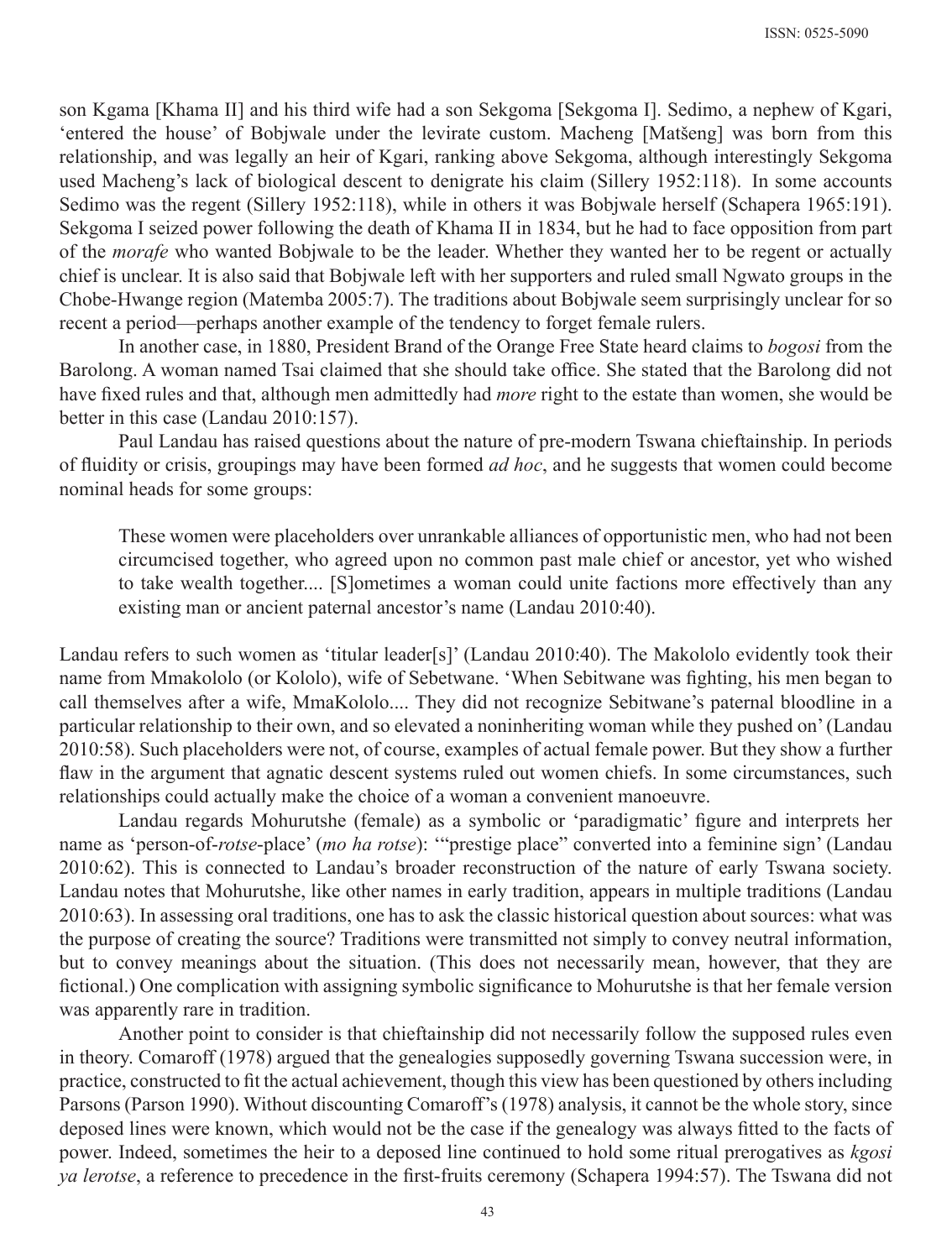necessarily believe a *kgosi* was the legitimate claimant any more than they believed that Mamochisane's 'wife' was really female.

Such deviations from the rules of succession could come about in several ways. In some cases there was a seizure of power: Sekgoma I is an example of this. In other cases, the *morafe* simply preferred another candidate (Arbousset 1991:112) who might not even be a legitimate relative (Transvaal Native Affairs Department 1905:12 and 15). According to Schapera (1963:163), there were (up to the 1940s) 91 recorded dynastic disputes among the eight 'major' *morafe*, including 52 in which the chieftainship was in question. Every *morafe* was involved. Fighting was not uncommon, though the numbers involved were small-14 dead in the Bangwaketse conflict of 1857 (Schapera 1963:163). Schapera further observes that 'that conflict was not unexpected is shown... in the Kgatla ceremony of installing a new chief, one feature of which is a public announcement that whoever opposes his right to the office should be ready to fight at once' (Schapera 1963:162).

In the present day, there is the case of Kgosi Mosadi. Of course, her installation in 2003 was seen as an innovation reflecting a modernisation of the chieftainship. It does, however, illustrate the adaptability of Tswana traditional institutions. The case of Kgosi Mosadi also raises another point: if she were a figure of tradition, would we believe that 'Chief Woman' could be a real name for such a person? (*Mosadi* means 'woman'.) As this illustrates, coincidences happen. Since 2003 more women have become chiefs.

It should be noted that social patterns have changed over time. Changes can be obscured by continuities in terminology. There is reason, for example, to think that earlier Tswana *merafe* had a different structure from the ward system of the post-*Difaqane* period (Parsons 1973:92). Breutz (1989:7) suggests that in earlier periods there may have been a matrilineal aspect: this is not to confuse matrilineality with female leadership, but rather to suggest that succession outside agnatic lineage might have been legitimate (Breutz 1987:7). It is worth noting that the 'matrilineal belt' is not a great distance away and that the Tswana were extensively involved with Khoe pastoralists who were at one time matrilineal (Neil Parsons, email communication 11 October 2018). The question of matrilineality goes beyond the scope of this paper: while the evidence suggests that cattle ownership influenced societies towards patrilineality (Holden and Mace 2003:2425-2433), this finding seems too coarse-grained for the complex gender relations involved here. Interestingly, there is a version of the Lowe story in which the control of cattle was taken from women by men (Campbell 1815:307 and B Morton 2011:57).

Another important consideration is that the population during this early period when Lehurutshe and Mosetlha lived (if they are based in reality) was probably quite small by later standards. Rather than the large Tswana polities of more recent times, one should think of the small pre-colonial settlements of the Tswapong hills or the Kalahari. The ability of such groups to force adherence to rules was limited even in later periods (Kuper 1970:160-2). A loose parallel could be drawn with early Anglo-Saxon kingship where succession was within a royal family, but the successor was not necessarily the eldest son, or a son of the old king at all. Rather, there was a 'fluid and negotiable succession protocol' (Burch 2015:156-60). Looking back, however, later English people tended to imagine things in terms of the norms of their own time. (This was taken to an extreme by the romances transposing Arthurian legend into the world of medieval knights.) Similarly, Tswana succession in this early period was probably more fluid than it was in later periods, but in tradition events were interpreted in terms of nineteenth and early twentieth century expectations. Consider the early Hurutshe tradition about Motebejane and his *mophato*. It has been persuasively argued (F. Morton 2011:42) that *mephato* did not exist until much later than this, so this tradition has presumably been adapted. We find a *mophato* added to tradition, and a female chief perhaps removed.

One issue to note is the distinction between the norms of what is *supposed* to happen, and the historical facts of what *did* happen. The transmission of tradition may replace what is not understood or expected with what makes sense to those relating traditions. The great fourteenth-century Arab historian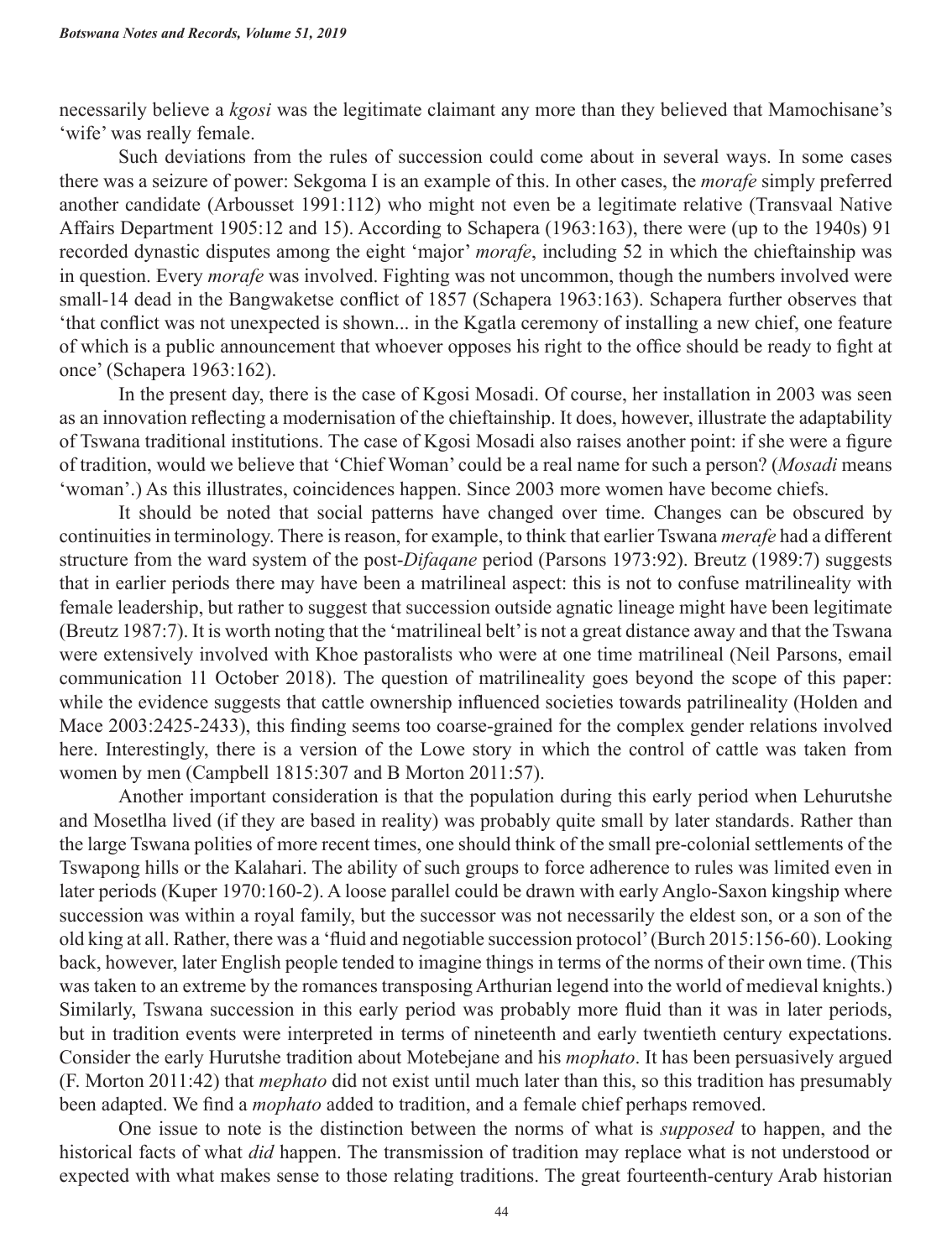Ibn Khaldun noted that a transmitter of tradition 'transmits the information, attributing to it the significance he assumes or imagines it to have' (2015:33). Also, even when the facts are well-known, there is a tendency to narrate the theoretical norm instead. Notably, although among Tswana groups there was in theory a clear rule of succession (the eldest son of the great wife), disputes and conflicts were common.

Historians talk of 'erasing' as a process in public memory, or indeed historiography. It has become a common observation that women's roles in history have been subject to it. Deliberate erasure was practised, not always very successfully, by some ancient civilisations including the Egyptians and Romans, and more efficiently by the Soviet Union under Stalin. George Orwell (1949), reflecting on the implications, coined the term 'unperson'for the abolished person in *Nineteen Eighty-Four*. However, we are concerned with a less structured and indeed less conscious process of forgetting and transformation, which derives not from political authority but from expectations and power embedded in social relations. The female Mohurutshe (whether she is a historical or a symbolic figure) does show some tendency toward erasure, becoming less commonly known than her male alter ego. But, if so, the process was not complete.

There is no doubt that female leadership would have been an anomaly in a highly patriarchal society. However, I would suggest that the highest position in a state is a unique one and that it is possible for a woman to hold it with only a limited impact on the general pattern of gender relations in society. This is not true of positions at a lower level. This pattern can be observed in diverse societies, with elites accepting a female centre of legitimacy, or even finding it the least troublesome solution. In China, despite highly sexist social attitudes, it was not uncommon for the Empress Dowager to be the real ruler. Examples of *de jure* female rule can be found in sixteenth-century England with Mary Tudor; in ancient Egypt with Hatshepsut (who to some extent constructed her position as a social male, using the title 'king') (Ray 2002; Robins 1998; Trigger *et al*. 1986); or indeed in some post-independence states such as India or Ceylon/ Sri Lanka, where political dynasties could stabilise politics. The appearance of such cases in unrelated societies indicates that the phenomenon represents a pattern in the logic of power. Hatshepsut served the dynasty well, but was a somewhat unwelcome memory:

Hatshepsut's accession ... may have been as much a dynastic defence-mechanism as an act of personal ambition. The co-reign no doubt generated tension, but it appears to have been fundamentally amicable, and the destruction of Hatshepsut's monuments is partly explicable as the expunging of a politically necessary reign which was offensive to the concept of *ma'at* [ideal cosmic order].' (Trigger *et al*. 1986:219).

Despite the great differences between the two societies, is there not here an echo of the erasure of Lehurutshe? Another interesting possibility is suggested by the *morafe* name 'Bamangwato' which was replaced by 'Bangwato' during the twentieth century, though it does still sometimes appear. It appears to be an elided form of *BaGaMmaNgwato* (Thapelo Otlogetswe, email communication 21 November 2018) and the eponym appears to be MmaNgwato.

Although the adoption of *phuti* (duiker) as totem by the Bangwato is usually explained by the story of the duiker rescuing Ngwato, there is an alternative though less romantic tradition that Ngwato adopted the duiker 'in order, it is said, to please his wife, who with her ancestors revered this antelope' (Ellenberger 1997:17). This seems to suggest a politically important marriage involving *phuti*-totem people, with MmaNgwato being an important figure. Perhaps MmaNgwato was a 'placeholder', in Landau's terms. At any rate, she had disappeared from tradition by the time it was first written down, and, with the shortening of the *morafe* name, she has now been completely erased.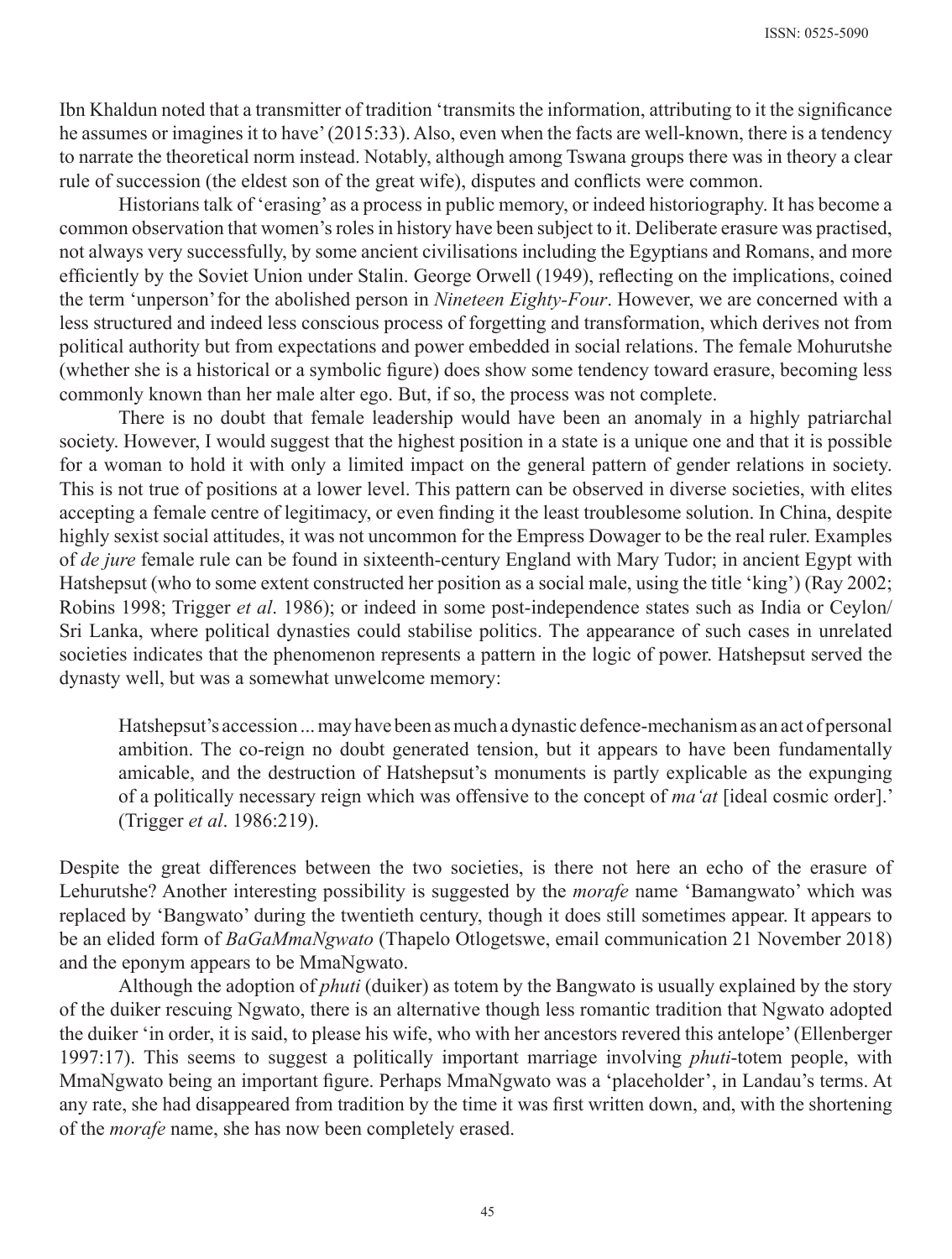#### **Conclusion**

The common statement that, among the Tswana, women were never chiefs in their own right, though they could be regents, does not seem sustainable. Although such cases were rare, women could be symbolic chiefs (placeholders) where power was held by men, *de facto* leaders where official chieftainship was held by men, or even chiefs of both symbolic and real power.

The assertion that this could not happen disregards the evidence relating to women chiefs, in favour of a theory of lineage that, while arguably normative for Tswana society, was sometimes more theoretical than real. In particular, women rulers could define themselves as social males, circumventing the problem of the agnatic system. Comparisons with Lesotho and other Sotho-Tswana traditions may be useful in identifying real practice.

#### **References**

- *Arbousset, T 1991. Missionary Excursion into the Blue Mountains: Being an Account of King Moshoeshoe's Expedition from Thaba-Bosiu to the Sources of the Malibamatšo River in the year 1840. Edited and translated by D Ambrose and A Brutsch. Morija: Morija Archives.*
- *Bloch, M 1954. The Historian's Craft [1940]. Trans. Peter Putnam. Manchester: Manchester University Press.*
- *Boeyens, J 2016. 'A tale of two Tswana towns: In Quest of Tswenyane and the Twin Capital of the Hurutshe in the Marico', Southern African Humanities, vol. 28, pp.30–31.*
- *Breutz, P-L 1953. The Tribes of Marico District, Ethnological Publications No. 30. Department of Native Affairs. Pretoria: Government Printer.*
- *Breutz, P-L 1989. A History of the Batswana and Origin of Bophuthatswana. Margate: Author.*
- *Brown, J 1926. Among the Bantu Nomads. A Record of Forty Years Spent Among the Bechuana. London: Seeley, Service & Co.*
- *Burch, P 2015. 'The Origins of Anglo-Saxon Kingship'. Unpublished PhD thesis, University of Manchester.*
- *Campbell, J 1815. Travels in South Africa, Undertaken at the Request of the Missionary Society. London: Black and Parry. Available from: https://archive.org/download/travelsinsouthaf00camp/ travelsinsouthaf00camp.pdf accessed 23 September 2016.*
- *Comaroff, J 1978. 'Rules and Rulers: Political Processes in a Tswana Chiefdom', Man, New Series 13 (1): 1–20. Available from: https://www.jstor.org/stable/2801061 accessed 6 May 2019.*
- *Ellenberger, D 1997. History of the Basuto Ancient and Modern [1912]. Trans. C. MacGregor. Morija: Morija Museum and Archives.*
- *Epprecht, M 2000. 'This Matter of Women is Getting Very Bad': Gender, Development and Politics in Colonial Lesotho. Pietermaritzburg: University of Natal Press.*
- *Holden, C and Mace, R 2003. 'Spread of Cattle Led to the Loss of Matrilineal Descent in Africa: A Coevolutionary Analysis', Proceedings of the Royal Society B: Biological Sciences, 270 (1532). Available from: https://www.jstor.org/stable/3592210 accessed 15 October 2018.*
- *Khaldun, I 2015. The Muqaddimah: An Introduction to History [1377]. Trans. Franz Rosenthal. Princeton: Princeton University Press.*
- *Kuper, A 1970. Kalahari Village Politics: An African Democracy. Cambridge: Cambridge University Press.*
- *Kuper, A 1975. 'The Social Structure of the Sotho-Speaking Peoples of Southern Africa. Part II', Africa: Journal of the International African Institute, vol. 45, pp.139-149. Available from: https://www. jstor.org/stable/1159653 Accessed 19 October 2019.*
- *Landau, P 2010. Popular Politics in South Africa 1400–1948. Cambridge: Cambridge University Press. Livingstone, D 1857. Missionary Travels and Researches in South Africa, Including a Sketch of Sixteen*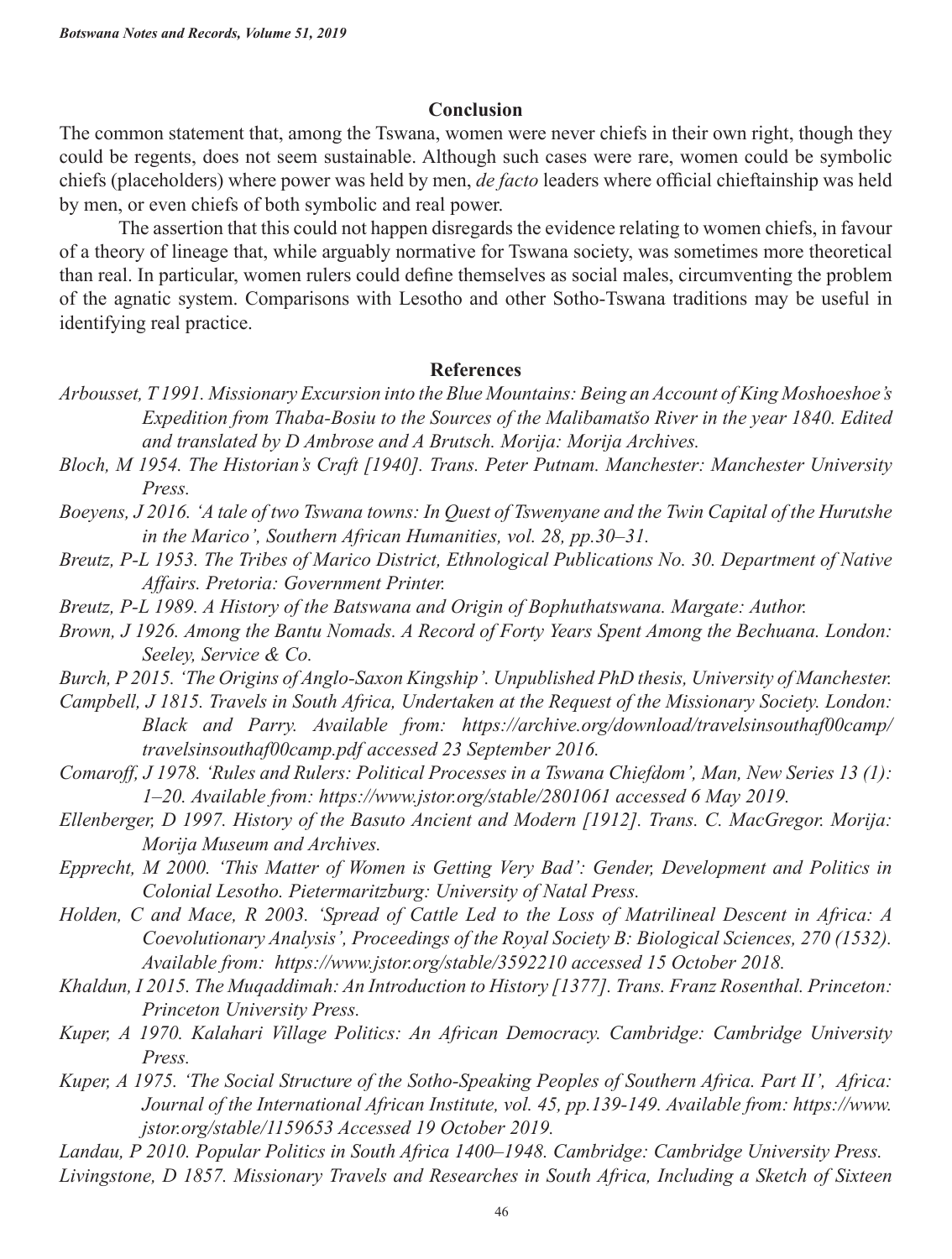*Years' Residence in the Interior of Africa, and a Journey From the Cape of Good Hope to Loanda on the West Coast; Thence Across the Continent, Down the River Zambesi, to the Eastern Ocean. London: John Murray.*

*Makgala, C 2009. History of the Bakgatla-baga-Kgafela in Botswana and South Africa. Pretoria: Crink.*

- *Matemba, Y 2003. 'The Pre-colonial Political History of Bakgatla ba ga Mmanaana of Botswana, c.1600– 1881', Botswana Notes and Records, vol. 35, pp.53-67. Available from: https://www.jstor.org/ stable/40980339 accessed 26 October 2019.*
- *Matemba, Y 2005. 'A Chief Called "Woman": Historical Perspectives on the Changing Face of Bogosi (Chieftainship) in Botswana, 1834–2004', JENDA: A Journal of Culture and African Women Studies, vol. 7, pp.1–22. Available from: https://www.researchgate.net/profile/ Yonah\_Matemba\_Phd/publication/264004224\_A\_Chief\_Called\_'Woman'\_Historical\_ Perspectives* on the Changing Face of Bogosi Chieftainship in Botswana 1834-2004/ *links/53cea2c60cf25dc05cf9000f/A-Chief-Called-Woman-Historical-Perspectives-on-the-Changing-Face-of-Bogosi-Chieftainship-in-Botswana-1834-2004.pdf accessed 18 October 2018.*
- *Morton, B 2011. 'Narrativity and Tswana Oral Tradition', Botswana Notes and Records, vol.43 (Retrieving Botswana's Past: Essays in Honour of Alec Campbell). Available from: https://www.jstor.org/ stable/23237956 accessed 15 October 2018.*
- *Morton, F 2011. 'Bogwera and Mephato', Botswana Notes and Records, vol. 43 (Retrieving Botswana's Past: Essays in Honour of Alec Campbell). Available from: http://www.jstor.org/stable/23237955 accessed 21 October 2016.*
- *Mpotokwane, J 1974. 'A Short History of the Bahurutshe of King Motebele, Senior Son of King Mohurutshe', Botswana Notes and Records, vol. 6, pp.37-45.*
- *Ngcongco, L 1979. 'Origins of the Tswana', Pula: Botswana Journal of African Studies, vol. 1 (2), pp.21-46. Available from: http://digital.lib.msu.edu/projects/africanjournals/html/itemdetail. cfm?recordID=2413 accessed 4 October 2018.*
- *Orwell, G 1949. Nineteen Eighty-Four. New York: Harcourt, Brace & Co.*
- *Parson, J (ed.). 1990. Succession to High Office in Botswana. With contributions by M. Crowder and N. Parsons. Athens, Ohio: Ohio University Center for International Studies, Africa Series Number 54.*
- *Parsons, Q 1973. 'On the Origins of the bamaNgwato', Botswana Notes and Records, vol. 5, pp.82-103. Available from: https://www.jstor.org/stable/40979381 accessed 4 February 2018.*
- *Ray, J 2002. Reflections of Osiris: Lives From Ancient Egypt. London: Profile Books.*
- *Robins, G 1998. Women in Ancient Egypt. London: British Museum Press.*
- *Schapera, I 1963. 'Kinship and Politics in Tswana History', The Journal of the Royal Anthropological Institute of Great Britain and Ireland, vol. 93 (2), pp.159–173. Available from: https://www. jstor.org/stable/2844239 accessed 24 February 2019.*
- *Schapera, I 1965. Praise Poems of Tswana Chiefs, trans. and ed. Oxford: Oxford University Press.*
- *Schapera, I 1994. A Handbook of Tswana Law and Custom Compiled for the Bechuanaland Protectorate Administration [1938]. Münster-Hamburg: International African Institute & LIT Verlag.*
- *Seboko, M [Kgosi of Balete]. 2003. Inauguration Ceremony of Kgosi Mosadi Seboko. Speech delivered by Kgosi Mosadi Seboko Paramount Chief of Ga-Malete, 30 August 2003. BNA Library, document no. 2456/03.*
- *Sillery, A 1952. The Bechuanaland Protectorate. Cape Town: Oxford University Press.*
- *Tlou, T and Campbell, A 1995. History of Botswana (2nd ed.). Gaborone: Macmillan.*
- *Transvaal Native Affairs Department 1905. Short History of the Native Tribes of the Transvaal. Pretoria:*